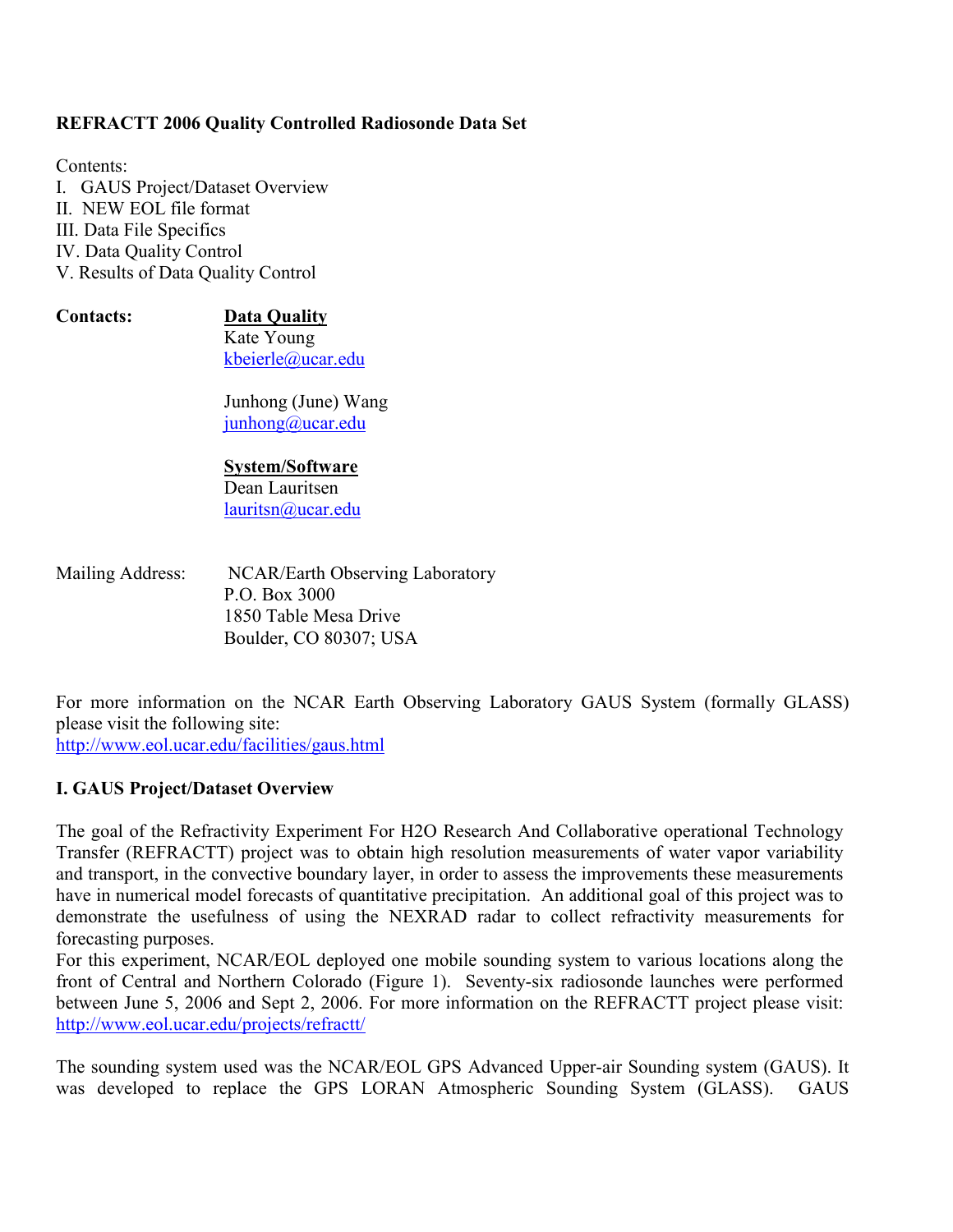incorporates Vaisala RS92 next generation radiosondes, has portability, built-in test capability and flexibility for multiple channel operations, and delivers users high precision GPS measurements of radiosonde positions. The Vaisala RS92 radiosonde delivers high quality wind measurements from the ground with code-correlating GPS technology, as well as pressure, temperature and humidity measurements all transmitted digitally to the receiving station. Digital technology will reduce missing data due to noise and increase overall reliability of the system. The Vaisala RS92 provides much better humidity measurements with a heated twin-sensor design and incorporates a new reconditioning procedure before launch.

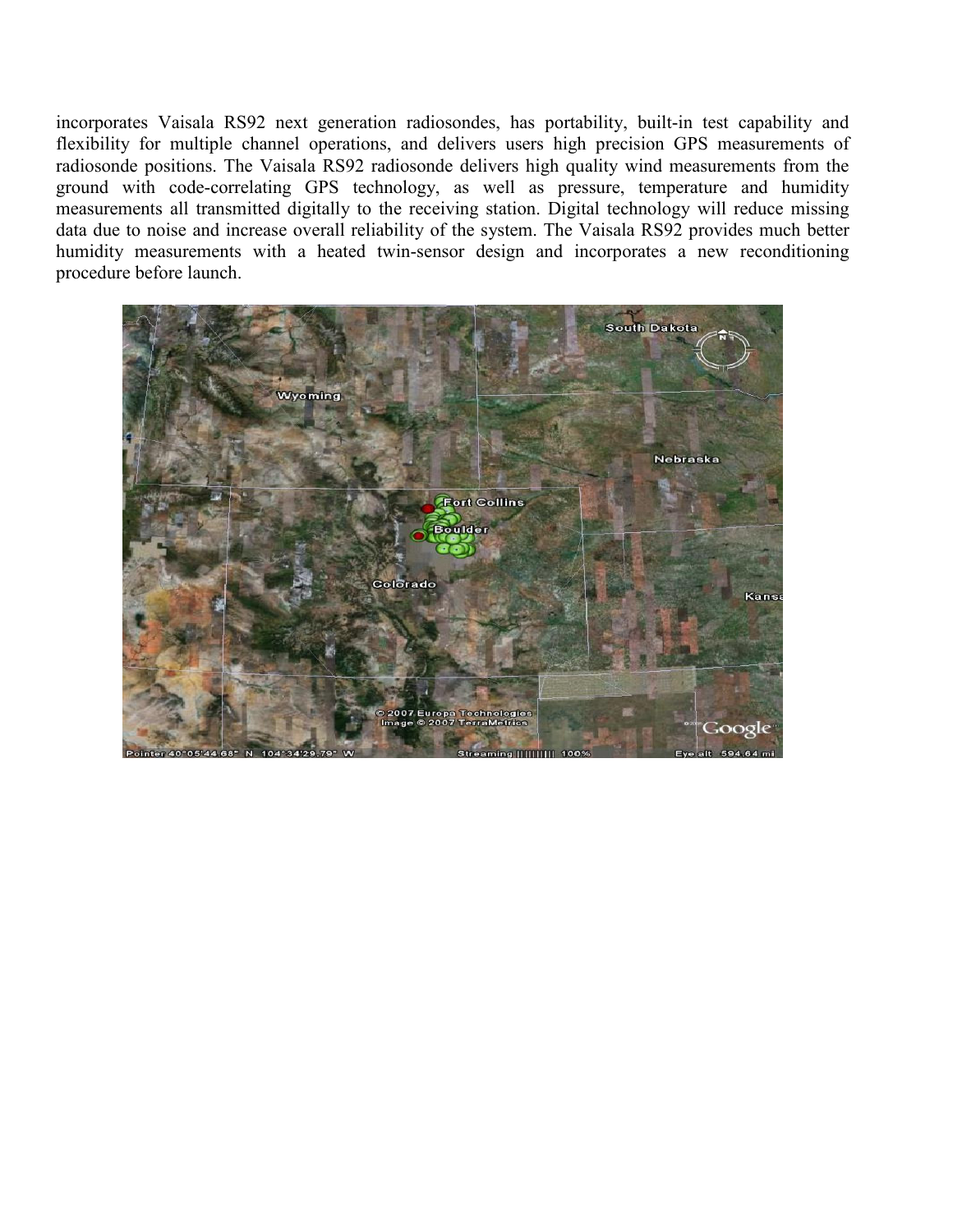

Figure 1 Mobile GAUS launch locations during REFRACTT are shown by the green dots. Figures show the region of Colorado where launches occurred (top) and the proximity of launch locations to major cities (bottom).

# II. \*\*\* New EOL File Format\*\*\*

EOL has introduced a new ascii "EOL file format" for all radiosonde and dropsonde sounding files. This new file format is similar to the CLASS format, used in the past, but has been improved to include a revised header with more detailed sounding information, addition of UTC time, an increase in accuracy of the longitude and latitude to six decimal places, and GPS altitude is now also provided in addition to geopotential altitude (Table 1). Additionally, all missing values are now set to -999.

The "D" files are one second, ascii format data files with appropriate corrections and quality control applied. The naming convention for these files is - "D", followed by measures "yyyymmdd hhmmss P.QC.eol" where yyyy = year, mm = month, hh = hour of the day GMT, mm = minute of the hour,  $ss =$  second of the hour and ".eol" refers to the file format type

The header records now consist of 14 lines which contain information such as data type, project name, site location, actual release time, and other specialized information. The first seven header lines contain information identifying the sounding. The release location is given as : lon (deg min), lon (dec. deg), lat (deg min), lat (dec. deg), altitude (meters). Longitude in deg min is in the format: ddd mm.mm'W where ddd is the number of degrees from True North (with leading zeros if necessary), mm.mm is the decimal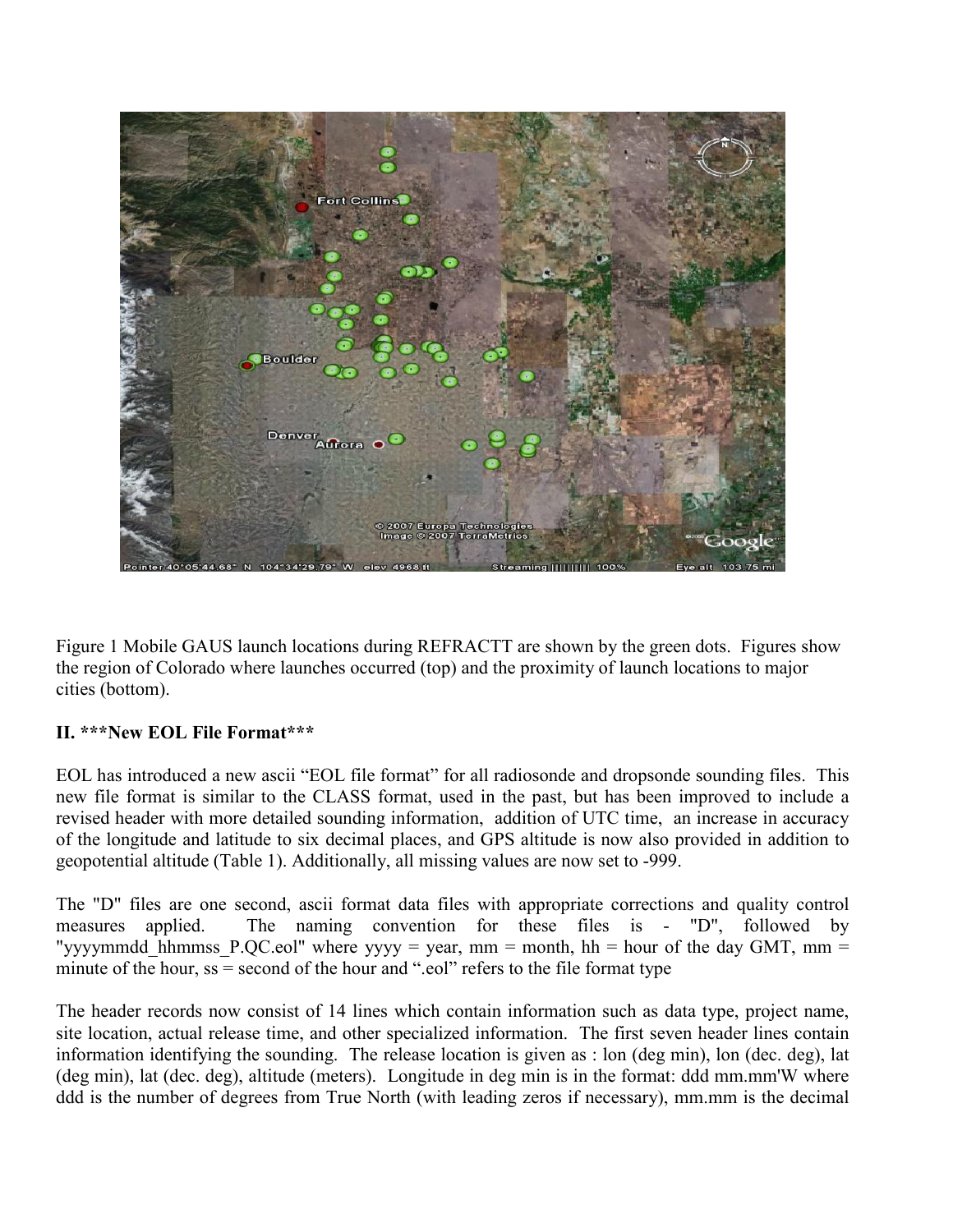number of minutes, and W represents W or E for west or east longitude, respectively. Latitude has the same format as longitude, except there are only two digits for degrees and N or S for north/south latitude. The following three header lines contain information about the aircraft data system and auxiliary information and comments about the sounding. The last 3 header lines contain header information for the data columns. Line 12 holds the field names, line 13 the field units, and line 14 contains dashes (--characters) signifying the end of the header. Data fields are listed below in Table 2.

| Data Type/Direction:                                                            | GAUS/Ascending                                          |  |  |  |
|---------------------------------------------------------------------------------|---------------------------------------------------------|--|--|--|
| File Format/Version:                                                            | EOL Sounding Format/1.0                                 |  |  |  |
| Project Name/Platform:                                                          | <b>T-REX/NCAR GAUS</b>                                  |  |  |  |
| Launch Site:                                                                    | IOP0108z                                                |  |  |  |
| Launch Location (lon, lat, alt):                                                | 119 20.88'W -119.347997, 36 19.74'N 36.328918,<br>90.98 |  |  |  |
| UTC Launch Time $(y,m,d,h,m,s)$ :                                               | 2006, 03, 02, 08:33:34                                  |  |  |  |
| Sonde Id/Sonde Type:                                                            | 043937408/Vaisala RS92-SGP (ccGPS)                      |  |  |  |
| Reference Launch Data Source/Time: Vaisala WXT510/08:33:32.80                   |                                                         |  |  |  |
| <b>System Operator/Comments:</b>                                                | Vic/Tim, Good Sounding                                  |  |  |  |
| <b>Post Processing Comments:</b>                                                | Aspen Version                                           |  |  |  |
|                                                                                 |                                                         |  |  |  |
| UTC Press Temp Dewpt RH Uwind Vwind Wspd Dir dZ GeoPoAlt Lon Lat GPSAlt<br>Time |                                                         |  |  |  |
| sec hh mm ss mb $C$ $C$ % m/s m/s m/s deg m/s m<br>deg deg<br>m                 |                                                         |  |  |  |
|                                                                                 |                                                         |  |  |  |

Table 1. Example of new EOL format used for both dropsonde and radiosonde sounding files

| Field          | Parameter                | Units         | Measured/Calculated |
|----------------|--------------------------|---------------|---------------------|
| No.            |                          |               |                     |
|                |                          |               |                     |
|                | Time                     | Seconds       |                     |
| 2              | <b>UTC</b> Hour          | Hours         |                     |
| 3              | <b>UTC</b> Minute        | Minutes       |                     |
| $\overline{4}$ | <b>UTC</b> Second        | Seconds       |                     |
| 5              | Pressure                 | Millibars     | Measured            |
| 6              | Dry-bulb Temp            | Degrees C     | Measured            |
| 7              | Dewpoint Temp            | Degrees C     | Calculated          |
| 8              | <b>Relative Humidity</b> | Percent       | Measured            |
| 9              | <b>U</b> Wind Component  | Meters/Second | Calculated          |
| 10             | V Wind Component         | Meters/Second | Calculated          |
| 11             | Wind Speed               | Meters/Second | Measured            |
| 12             | <b>Wind Direction</b>    | Degrees       | Measured            |
| 13             | <b>Ascension Rate</b>    | Meters/Second | Calculated          |
| 14             | Geopotential Altitude    | Meters        | Calculated          |
| 15             | Longitude                | Degrees       | Measured            |
| 16             | Latitude                 | Degrees       | Measured            |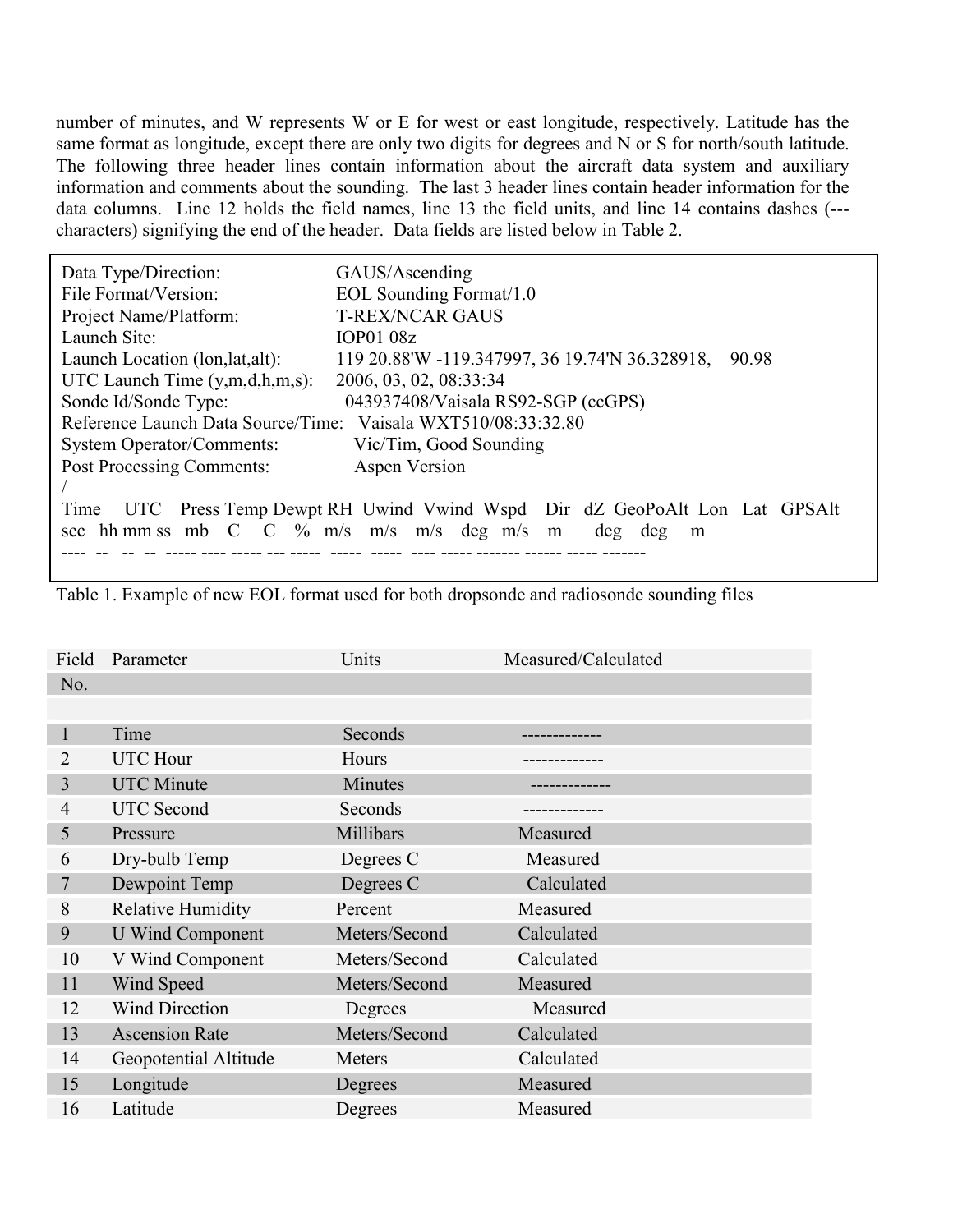| <b>GPS</b> Altitude<br>17<br>Measured<br>Meters |  |
|-------------------------------------------------|--|
|-------------------------------------------------|--|

Table 2. Lists all parameters provided in the sounding files, their unit of measurement, and if the values are measured or calculated.

## **III. Data File Specifics**

The files contain data calculated at one-second intervals. The variables pressure, temperature, and relative humidity are calibrated values from measurements made by the radiosonde. The dew point is calculated from the relative humidity and temperature. The geopotential altitude is calculated from the hydrostatic equation using pressure, temperature, and relative humidity. The rate of ascent is calculated from pressure. The radiosonde position (lat, lon, GPSAlt) and winds are measured by use of a GPS receiver in the sonde. These raw wind values are subjected to a digital filter to remove low frequency oscillations due to the sonde pendulum motion beneath the balloon when run through ASPEN.

## IV. Data Quality Control and Important Information for Users

- 1. All of the soundings are first subjected to a radiation correction that takes into account the solar angle at launch time, and removes solar heating that could skew the temperature measurements.
- 2. Profiles of the raw soundings are examined to determine if there are any errors with the launch detect or if system lock-up occurred which could result in a loss of data near the surface and an incorrect launch time.
- 3. Scatter plots (Figure 3) of the raw data are created to check differences in pressure, temperature and RH between the surface met data and the last available surface radiosonde measurement before launch.
- 4. The raw soundings are run through EOL's Atmospheric Sounding Processing ENvironment (ASPEN), which analyzes the data, performs smoothing, and removes suspect data points.
- 5. Lastly, we create profiles of temperature, RH, wind speed and wind direction of the quality controlled soundings which enable us to visually evaluate the soundings for outliers, or any other obvious problems.

## **V. Results of Data Quality Control**

Performing the QC steps above allows us to identify and, in some cases, correct errors that could potentially impact research performed using these data sets. During processing of the sounding data we found that:

1. Two soundings needed repair because the system locked up during the flight of the sonde when the signal weakened, as a result of the distance of the sonde from the surface. The affected sounding files were not saved in the correct format in order for ASPEN to be able to run properly. Data before the lockup was preserved, however anything measured after the lock-up has been lost.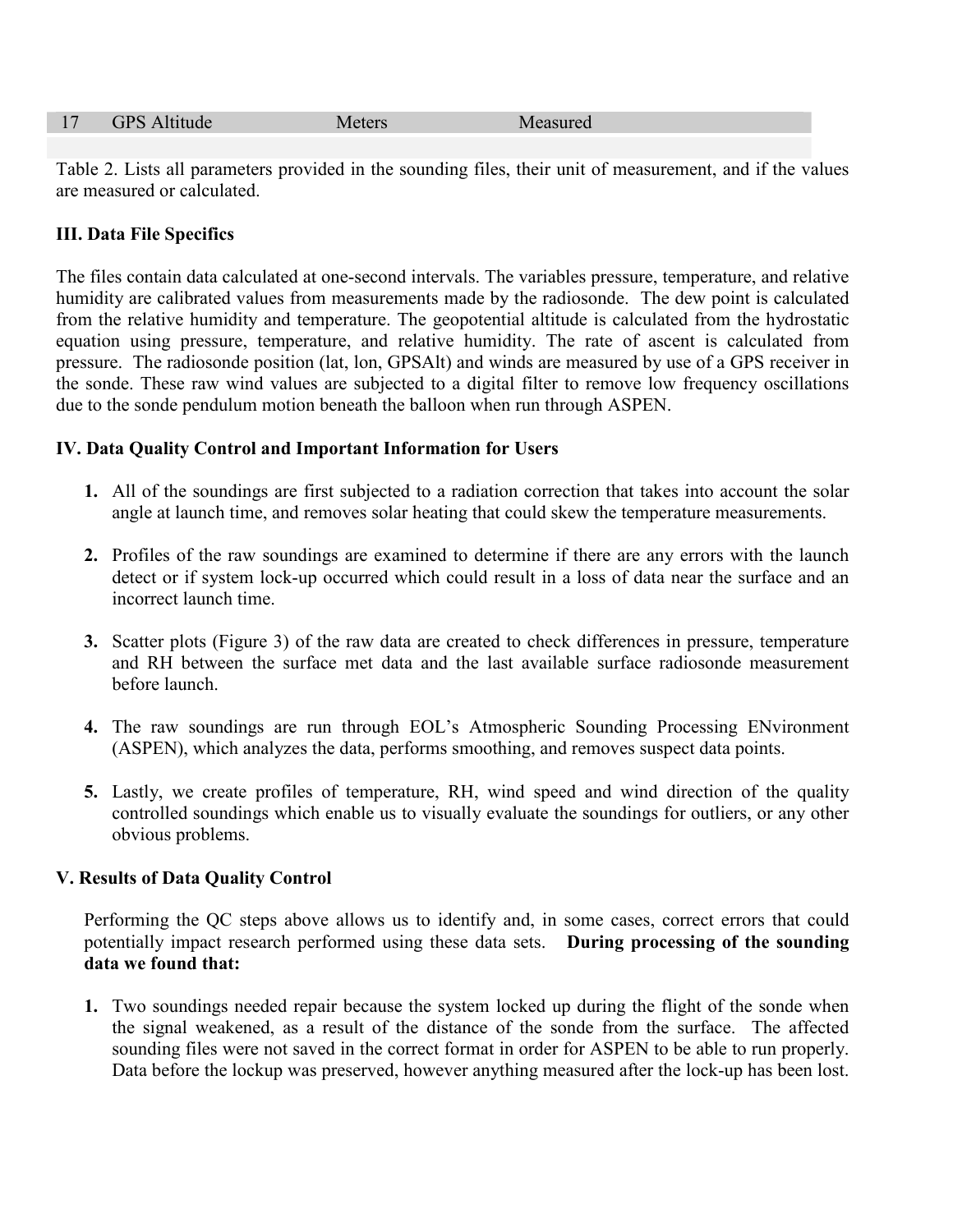Filenames for these soundings were changed to reflect the actual launch time determined by the pressure change.

2. One sounding was saved under three separate files when it appears the operator shut the system down in order to avoid lock-up. Each time the system was started back up, and the sonde signal reacquired, the data were stored in a new sounding file. The three files were merged into one, with some data lost between shut down and restart. (Figure 2)



Figure 2. Shows merge of three sounding files into one, when sonde system was shut down and restarted to avoid lock-up caused by weakening signal.

- 3. Two soundings were affected when one radiosonde was started up on the same frequency as another that was in flight. The sounding in flight (D20060804 212319 P.OC.eol) was cut off at approximately 490 mb. The radiosonde on the ground, transmitted surface data that was recorded as flight data rather than pre-launch. This file was repaired and the filename was changed from D20060804 224003 P.QC.eol to D20060804 215747 P.QC.eol to reflect the accurate launch time.
- 4. Two soundings (D20060701 000412 P.QC.eol and D20060825 202133 P.QC.eol) lost data for a time after launch. It appears that the launch may have been rushed, causing the automatic launch detect to fail. This data could not be recovered.
- 5. Differences between the last radiosonde surface measurement before launch and the surface met sensor measurement (from raw sounding files) can be seen in Figure 3 below. While these plots are of raw sounding data, to some degree, differences do carry over to the final product. Consistent differences in pressure be seen in the bottom left-hand plot. Based on this, and similar